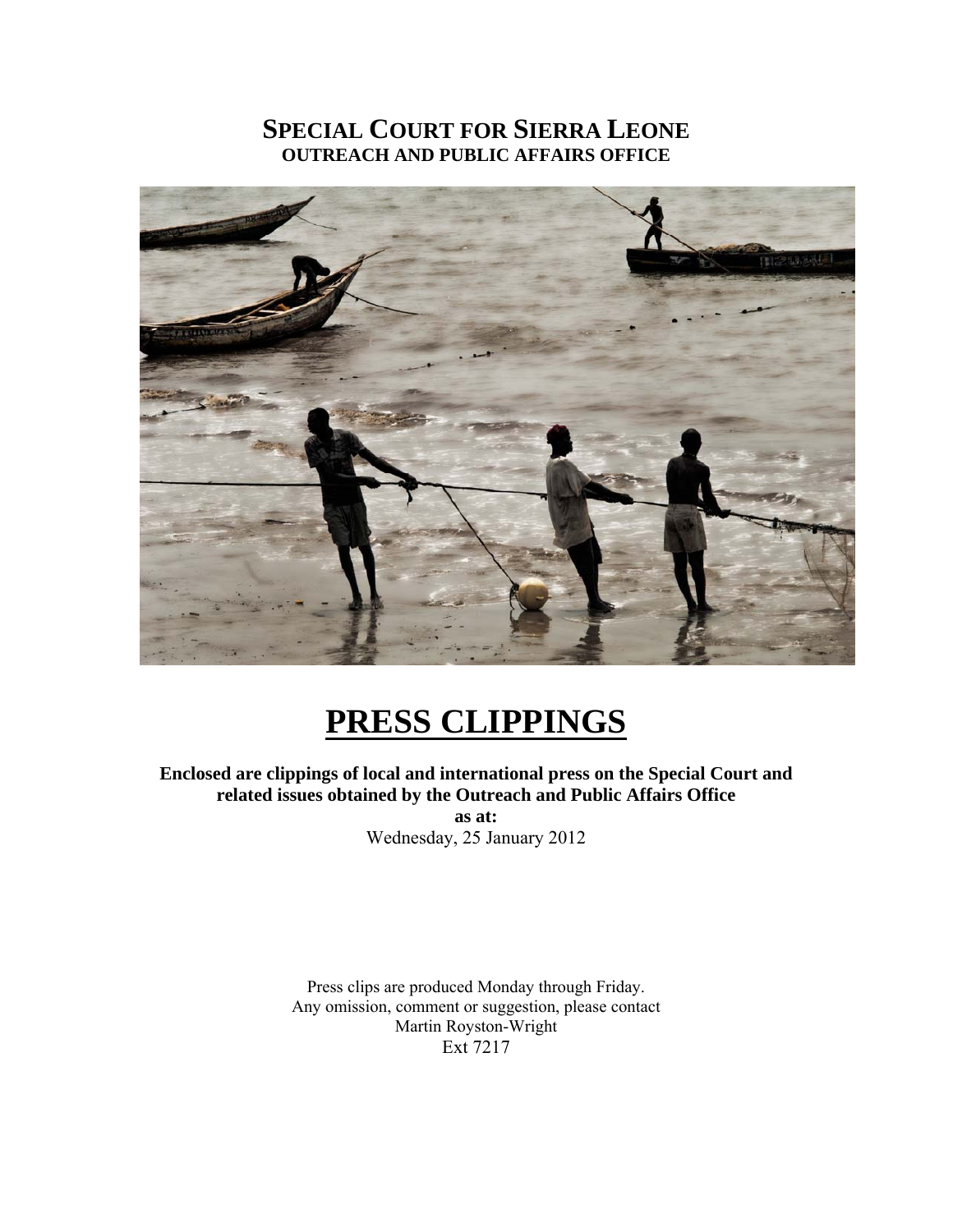| <b>Local News</b>                                                                             |        |
|-----------------------------------------------------------------------------------------------|--------|
| Kenya ICC: Kenyatta and Muthaura 'Wont' Be Sacked / Awko                                      | Page 3 |
| <b>International News</b>                                                                     |        |
| For The Record / The Boston Globe                                                             | Page 4 |
| Justice Richard Lussick Could Deliver Final Judgment in Taylor Trial / CharlesTaylorTrial.org | Page 5 |
| APC Government to Go Tough on Political Violence in Sierra Leone / Cocorioko                  | Page 6 |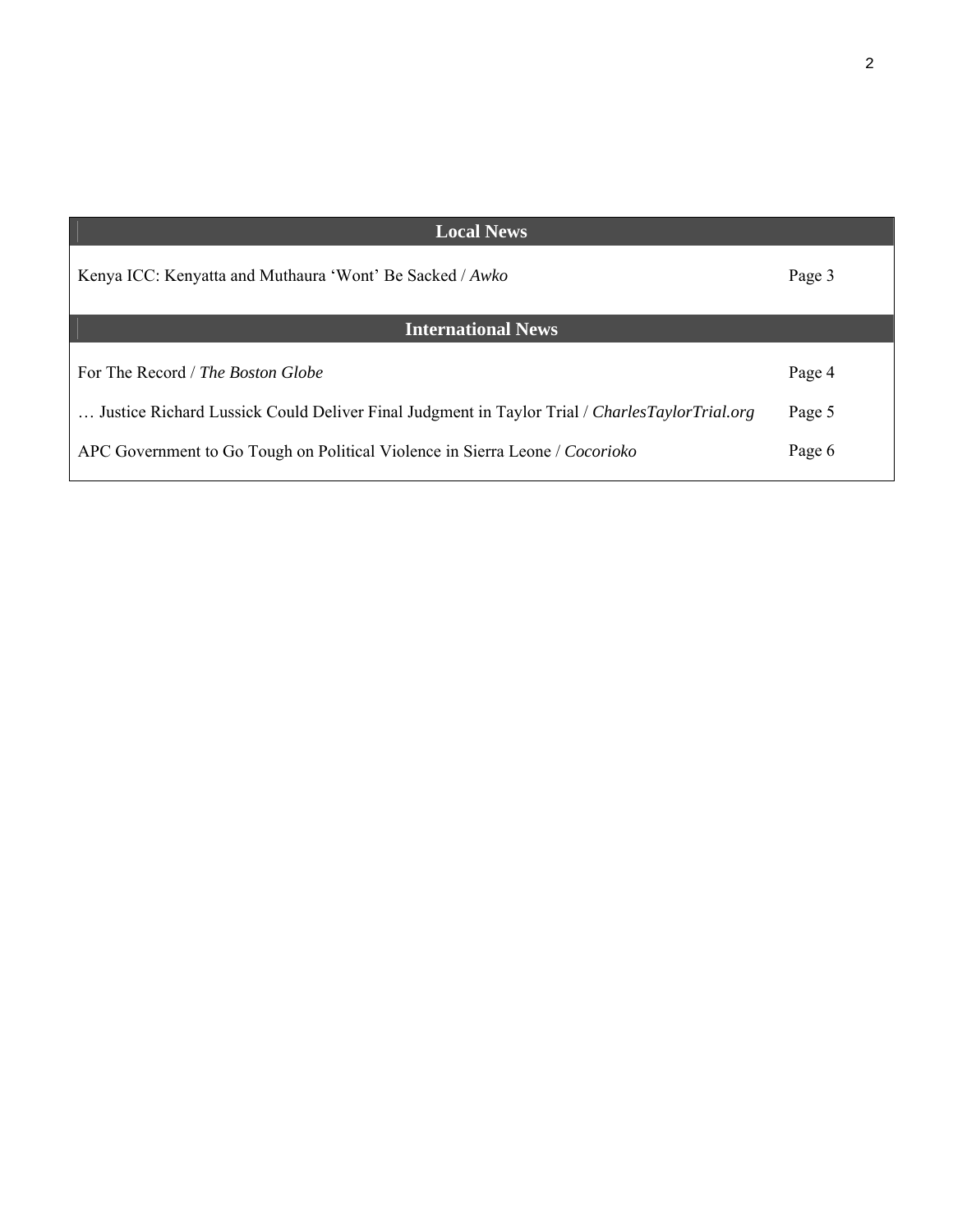# Kenya ICC: Kenyatta and Muthaura 'won't be sacked'

enya's deputy prime minister and civil service head will not have to resign despite a ruling that they will face trial for crimes against humanity.

The attorney general said their future would be decided after the outcome of their appeal to stop the International Criminal Court trial from going ahead.

Uhuru Kenvatta and Francis Muthaura are among four prominent Kenyans the ICC confirmed on Monday would stand trial

All four deny their roles in the post-election violence of 2007-2008.

Mr Kenyatta, son of Kenya's founding President Jomo Kenyatta and a man who has been ranked as one of its richest citizens, and Mr Muthaura are accused of crimes against humanity. including murder and persecution.

The pair are allies of President Mwai Kibaki, who appealed for people to stay calm after the ICC ruling confirming the charges.



More than 1,200 people were killed in weeks of unrest between December 2007 and February 2008 and some 600,000 people were forced to flee their homes. Many still remain homeless.

The violence began as clashes between supporters of the two rival presidential candidates - Raila Odinga and Mr Kibaki - but it snowballed into a bloody round of scoresettling and communal violence.

Former Education Minister

William Ruto and radio presenter Joshua arap Sang, who opposed Mr Kibaki in 2007, are also to stand trial in a separate case. Beyond reproach?

Some human rights groups have been calling for Mr Kenyatta, who also serves as the country's finance minister, and Mr Muthaura, the cabinet secretary, to resign.

"The suspects are appearing in their individual capacity. The government cannot speak on their behalf on what to do and what not to do," Kenya's Daily Nation newspaper quotes Attorney General Githu Muigai as saying.

He said the government would make a decision on whether the two should step aside after the appeals process was over.

The BBC's Caroline Karobia in the capital, Nairobi, says the suspects are allowed to appeal but ICC rules do not guarantee that their request is heard

Mr Kenyatta and Mr Ruto both have presidential ambitions - but it is not clear if the laws of Kenya will allow them to run in the polls due next year, she says.

Kenya's new constitution<br>says holders of public office should be beyond reproach as far as ethics are concerned and rights groups are preparing to go to court to get an interpretation to see if this should include those facing trial

Kenya's government has been lobbying for the cases to be dropped - a position<br>endorsed last year by the African Union.

Mr Muigai also unveiled a team of legal experts who will advise the government on the ruling by the ICC judges.

On Monday, the ICC judges did not confirm the charges against former Industry Minister Henry Kosgey or former police chief Hussein. Ali.

The ICC's prosecutor, Luis Moreno-Ocampo, has said he will not appeal against this decision, but will continue to investigate the two and will. present any new evidence he finds against them to the court's pre-trial chamber.

Mr Kibaki was eventually declared the winner of the 2007 election, and is serving his second and final term as president.

Mr Odinga was installed as prime minister under a powersharing deal brokered by Kofi Annan to end the violence.

Mr Ruto and Mr Odinga have since fallen out and are expected to face each in the elections.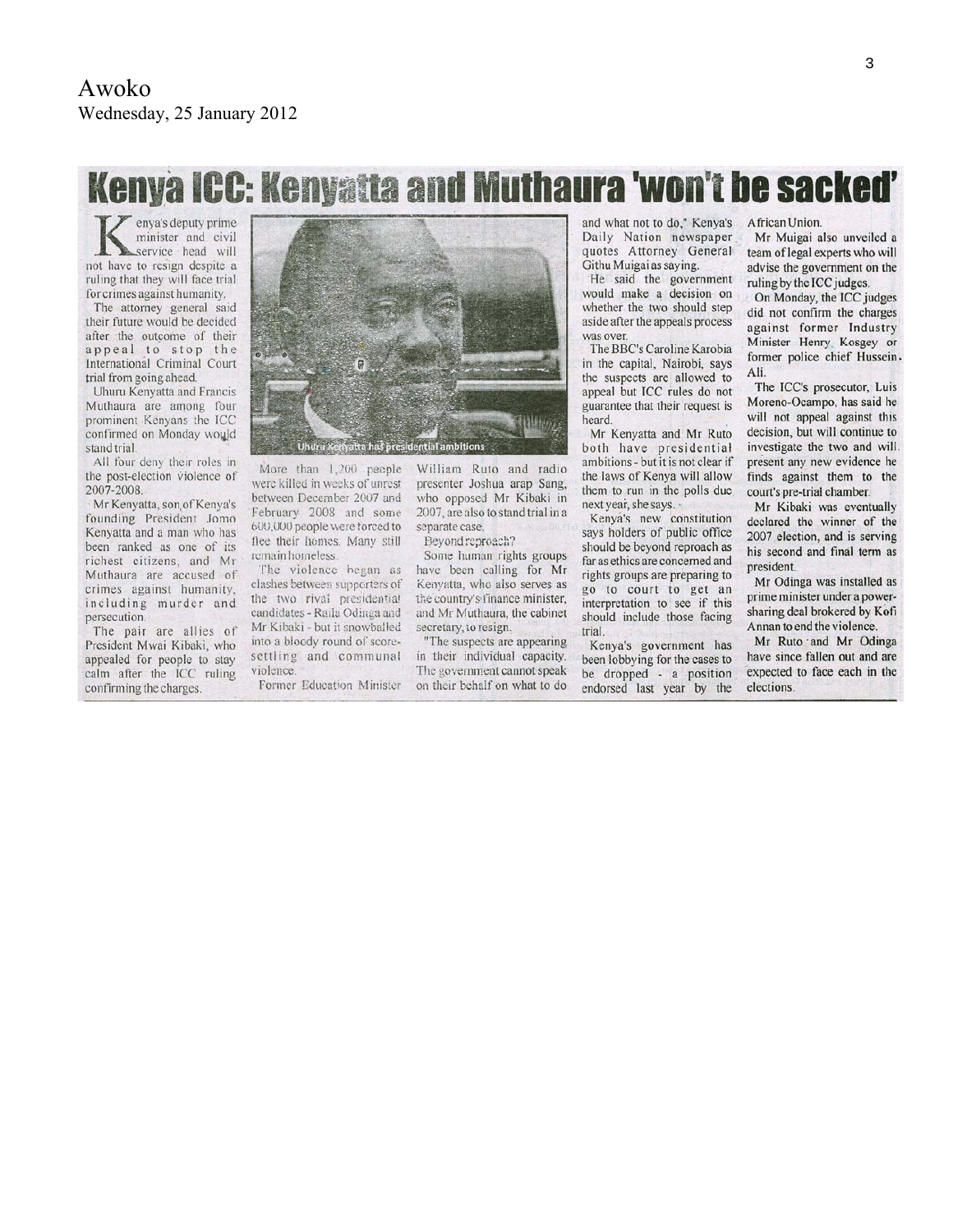#### The Boston Globe

Wednesday, 25 January 2012 http://www.bostonglobe.com/news/nation/2012/01/25/for-record/I6Lia8WmEGjBxd186zZccJ/story.html

#### **For the record**

■ Editor's note: A front-page story on Jan. 17 drew unsupported conclusions and significantly overstepped available evidence when it described former Liberia president Charles Taylor as having worked with US spy agencies as a "sought-after source.'' The story, based on a response by the US Defense Intelligence Agency to a long-pending records request from the Globe, described the agency's response as having "confirmed its agents and CIA agents worked with Taylor beginning in the early 1980s.''

But the agency offered no such confirmation; rather, it said only that it possessed 48 documents running to 153 pages that fall in the category of what the Globe asked for - records relating to Taylor and to his relationship, if any, with American intelligence going back to 1982. The agency, however, refused to release the documents and gave no indication of what was in them.

One of the grounds for that refusal was suggestive, citing the need to protect "intelligence sources and methods,'' but that, by itself, fell well short of a sufficient basis for the published account. There has long been speculation that Taylor had such a role, speculation fueled in part by Taylor's own suggestion in trial testimony that his 1985 escape from prison in Plymouth, Mass., may have been facilitated by CIA operatives. But Taylor, now standing trial before a UN special court on charges of rape, murder, and other offenses, denies he was ever a source for, or worked for, US intelligence.

The Globe had no adequate basis for asserting otherwise and the story should not have run in this form.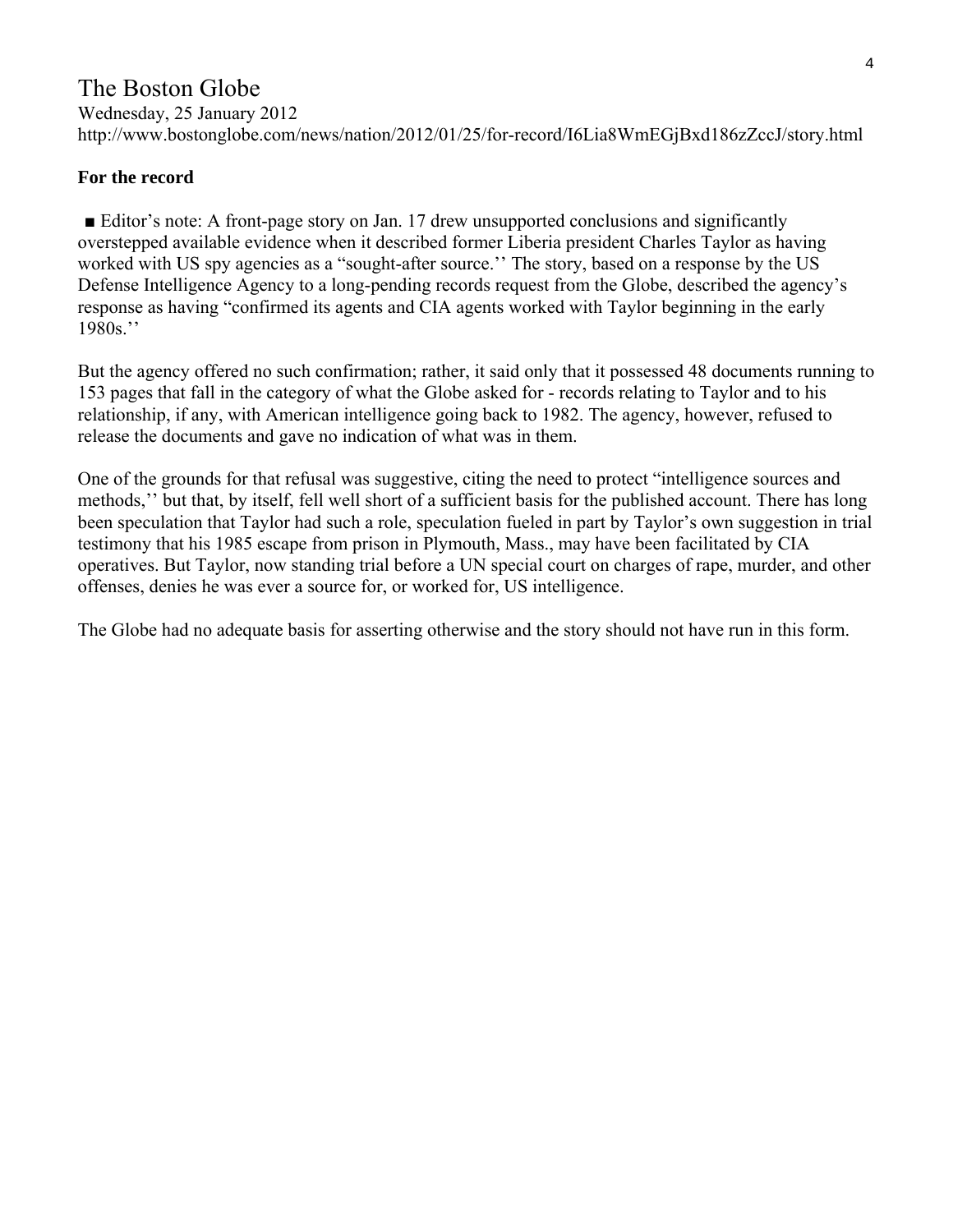### CharlesTaylorTrial.org

Tuesday, 24 January 2012

#### **As Newly Elected Presiding Judge, Justice Richard Lussick Could Deliver Final Judgment in Taylor Trial**

On January 18, Justice Richard Lussick from the Republic of Samoa was elected as the Presiding Judge of Trial Chamber II, which is the chamber of judges that has heard evidence in the case of former Liberian President Charles Taylor.

Mr. Taylor has been on trial for his alleged involvement in the bloody conflict in Sierra Leone that lasted from 1991 to 2002. As Presiding Judge for a period of one year (starting January 2012), it means that the final judgment in the Taylor trial could be delivered by Justice Lussick.

Trial Chamber judges have spent the past several months reviewing the evidence submitted by both prosecutors and defense lawyers for Mr. Taylor. When the evidence phase of the case was concluded in early 2011, it was anticipated that the final judgment would be delivered in September 2011. However, this was not the case. It was later reported that the judgment will be delivered in early 2012. Reports indicate that the judges have been hard at work to complete their findings and deliver judgment, including by not taking any vacation over the December holidays.

In 2011, Justice Teresa Doherty served as Presiding Judge of the Trial Chamber. Rule 27 of the Special Court's Rules of Procedure and Evidence provides that a Presiding Judge of the Chamber shall be elected for a renewable term of one year, but the judges themselves have made it their practice of rotating the position of Presiding Judge on a yearly basis.

All three judges have served as Presiding Judge during the conduct of the Taylor trial, which started in 2007 in The Hague. At the start of proceedings in 2007, Ugandan Judge Julia Sebutinde served as Presiding Judge of the Chamber. In late 2011, Judge Sebutinde was elected by the United Nations as a judge of the International Court of Justice (ICJ), replacing Sierra Leonean judge Abdul G. Koroma. Justice Sebutinde will commence work in her new position as Judge of the ICJ before the final judgment in the Taylor trial is delivered.